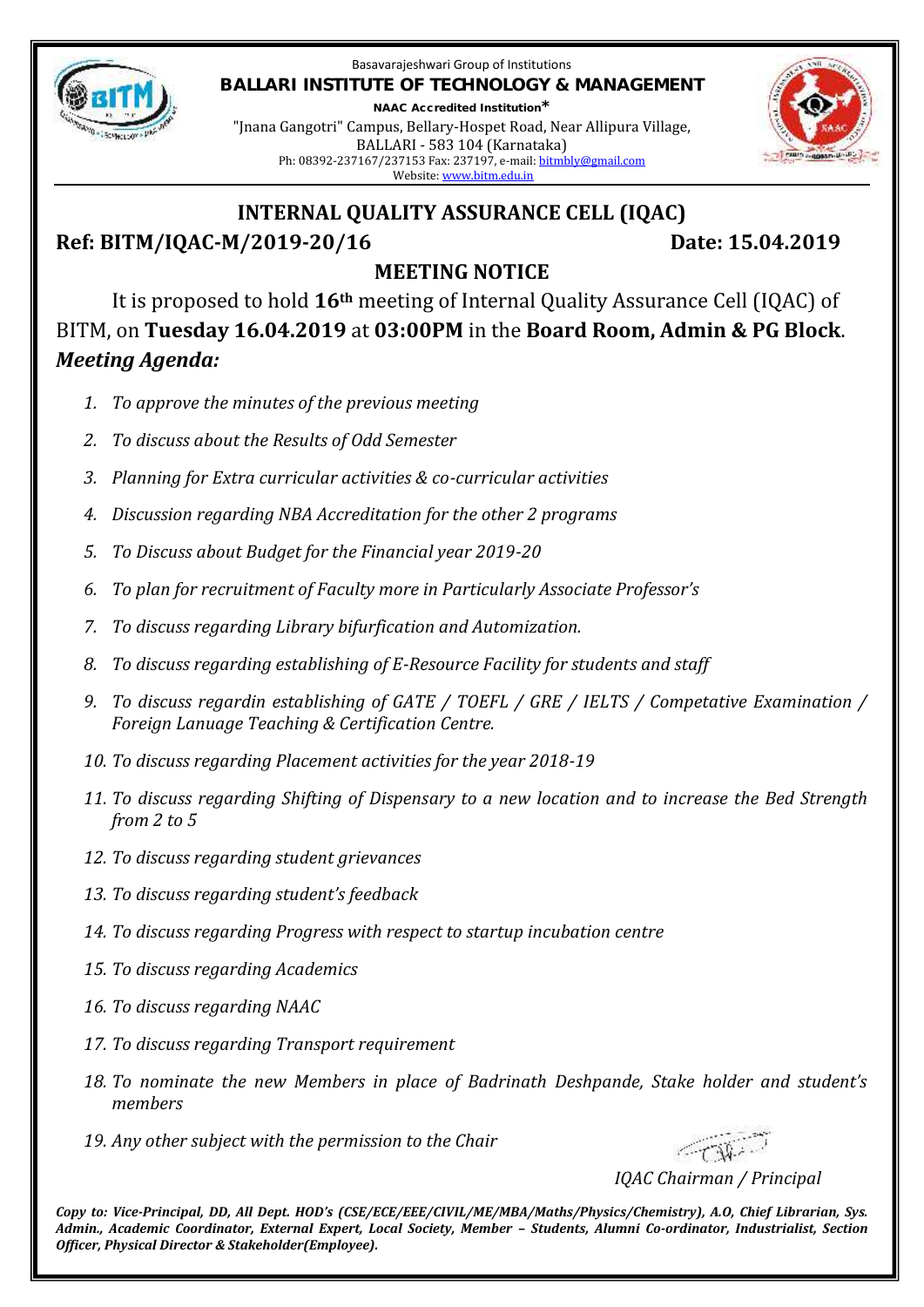

#### Basavarajeshwari Group of Institutions **BALLARI INSTITUTE OF TECHNOLOGY & MANAGEMENT NAAC Accredited Institution\*** "Jnana Gangotri" Campus, Bellary-Hospet Road, Near Allipura Village, BALLARI - 583 104 (Karnataka) Ph: 08392-237167/237153 Fax: 237197, e-mail: bitmbly@gmail.com



#### Website: www.bitm.edu.in

#### **Proceedings of the 16th Internal Quality Assurance Cell(IQAC) committee meeting held on Monday of 15.04.2019 at 03:00PM in the Board Room, Admin & PG Block, @ BITM – Ballari**

#### **Members Present:**

| S.No                               | Name                                                  | Designation             |
|------------------------------------|-------------------------------------------------------|-------------------------|
| $\mathbf{1}$                       | Dr. V. C. Patil - Principal                           | Chairman                |
| $\overline{2}$                     | Prof. Prithviraj. Y. J - Deputy Director              | <b>Managing Trustee</b> |
| 3                                  | Dr. U. Eranna - HOD-ECE                               | Member                  |
| $\sqrt{4}$                         | Dr. Yadavalli Basavaraj - Vice-Principal, HOD-ME      | Member                  |
| 5                                  | Dr. K. S. R. Sridhar - HOD-Mathematics                | Member                  |
| 6                                  | Dr. H. Mahabaleswara - HOD-Civil                      | Member                  |
| $\overline{1}$                     | Dr. G. P. Dinesh - DEAN - MBA                         | Member                  |
| 8                                  | Mr. P. Amareshayya - Administrative Officer           | Member                  |
| 9                                  | Mr. Anand Krishna Murthy - System Admin.              | Member                  |
| 10                                 | Prof. Phani Ram Prasad - Academic Co-ordinator        | Member                  |
| 11                                 | Dr. B. S. Khened - HOD-EEE                            | Member                  |
| 12                                 | Dr. Suresh - HOD-Chemistry                            | Member                  |
| 13                                 | Mr. L. Raghunath - Section Officer                    | Member                  |
| 14                                 | Mr. Ashok Bhupal - Physical Director                  | Member                  |
| $\overline{15}$                    | Mr. Mallikarjuna A - Co-ordinator                     | Alumni                  |
| 16                                 | Mr. Badrinath Deshpande - Stakeholder                 | Member                  |
| 17                                 | Dr. S. Jayanna - External Expert                      | Member                  |
| 18                                 | Mr. Jaffar Basha - Chief Librarian                    | Member                  |
| 19                                 | Dr. N. Gururaj - Coordinator                          | <b>Member Secretary</b> |
| Leave of Absence                   |                                                       |                         |
| 1                                  | Dr. R. N. Kulkarni - HOD-CSE                          | Member                  |
| $\overline{2}$                     | Dr. T. Machappa - HOD-Physics                         | Member                  |
| 3                                  | Prof. K. H. Harikumar - Local Society                 | Member                  |
| $\overline{4}$                     | Mr. Nagesh - Industrialist                            | Member                  |
| 5                                  | Ms. Harika - Student                                  | Member                  |
| 6                                  | Mr. Tanveer Ahmed - Student                           | Member                  |
| Special Invitees / Representatives |                                                       |                         |
| $\mathbf{1}$                       | Dr. Yashvanth Bhupal, Chairman - BITM                 | Special Invitee         |
| $\overline{2}$                     | Dr. Vidyavathi B. M. (in place of Dr. R. N. Kulkarni) | Member                  |
| $\overline{3}$                     | Dr. Vijayakumar (in place of Dr. T. Machappa)         | Member                  |

Following discussion were made in the meeting:

# 1. *To approve the minutes of the previous meeting*

Members unanimously approved minutes of the previous meetings.

#### *2. To discuss about the Results of Even Semester*

Members went through the results presented by HOD's department wise. Members have expressed that the results have improved comparing to the previous semester. Further members have expressed that results are still need to be improved. Further discussing on this results, Deputy Director suggested that the students those who joined through PCMB stream in PUC who are not having minimum basic knowledge of the computers, and should learn the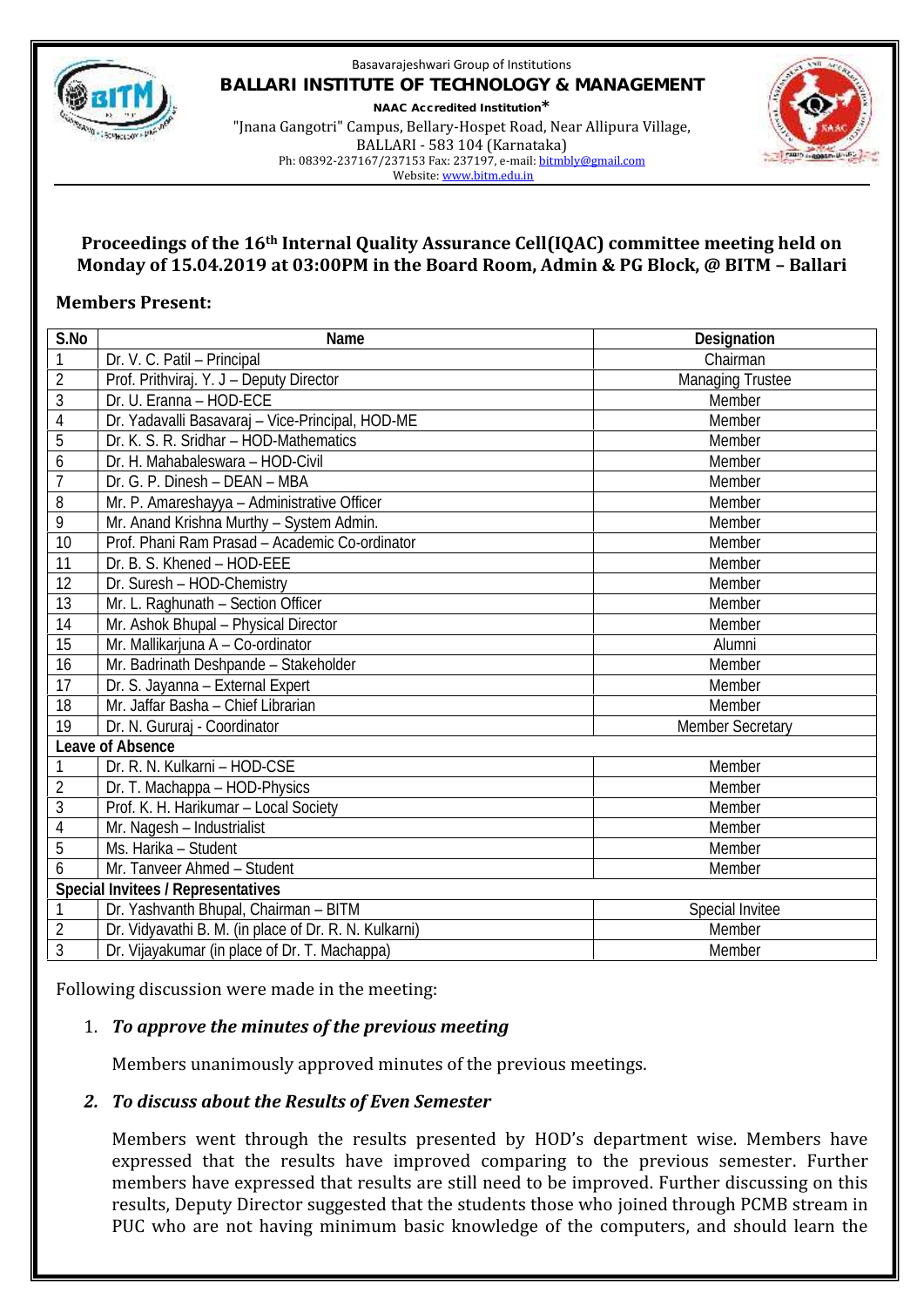

Basavarajeshwari Group of Institutions **BALLARI INSTITUTE OF TECHNOLOGY & MANAGEMENT NAAC Accredited Institution\*** "Jnana Gangotri" Campus, Bellary-Hospet Road, Near Allipura Village, BALLARI - 583 104 (Karnataka) Ph: 08392-237167/237153 Fax: 237197, e-mail: bitmbly@gmail.com Website: www.bitm.edu.in



Computer Basics. Principal suggested that the students has to improve their typing knowledge to perform programs fastly. Regarding this topic, Prof. Dinesh, Dean of MBA suggested to conduct orientation program regarding Computer Basic knowledge only for PCMB students. Members welcomed the suggestion. The Deputy Director suggested to counsel all the students those who are particularly weak in Computer Basics and typing skills to attend the orientation program.

The detailed results with respect to 1<sup>st</sup>, 3<sup>rd</sup>, 5<sup>th</sup> & 7<sup>th</sup> semester are discussed and noted the same as **"Annexure-A"**

# *3. Planning for Extra curricular activities & co-curricular activities*

Subject deffered to next meeting. Members noted.

# *4. Discussion regarding NBA Accreditation for the other 3 programs*

Regarding NBA of other 3 programmes, detail program need to be chalked out for this HOD's of EEE, CIV & MBA agreed to chalk out the program and details will be submitted in the next meeting. Members noted and approved the same.

# *5. To Discuss about Budget for the Financial year 2019-20*

The Budget proposals from the departments has been submitted to the Principal and will be placed in the Budget Committee meeting in turn to finance committee for GC approval. Members approved and noted.

# *6. To plan for recruitment of Faculty more in Particularly Associate Professor's*

Members approved to fill the vacancies in different departments and also announced the recruitment date on 01st Jun2019. Members expressed to Advertise the recruitment of vacancies in Kannada and English Papers. Chairman requested all the departmental HOD's to submit the requisitions for the same in the prescribed format to the principal in turn to the BoA.

# *7. To discuss regarding Library bifurfication and Automization.*

As advised by the NBA experts, Members unanimously approved to bifurcate the library into two parts, i.e. separating book bank from the existing storage facility and the same was planned to bifurcate in the vacations. Management asked Library Co-ordinator regarding Library Automation and suggested to visit the State of Art in the Karnataka, Best Automated Library Universities like Dayanand Sagar and etc. for the best Automation Software and asked them to come with proposals for Library Automation.

# *8. To discuss regarding establishing of E-Resource Facility for students and staff*

Members expressed to establish the E-Resource facility for students and staff in the Admin & PG Block itself. Management expressed that to take one separate room and make it as a E-Resource facilitating Centre and also expressed to collect and maintain some educational CD's related to all the departmental subjects individually.

*9. To discuss regarding establishing of GATE / TOEFL / GRE / IELTS / Competative Examination / Foreign Lanuage Teaching & Certification Centre.*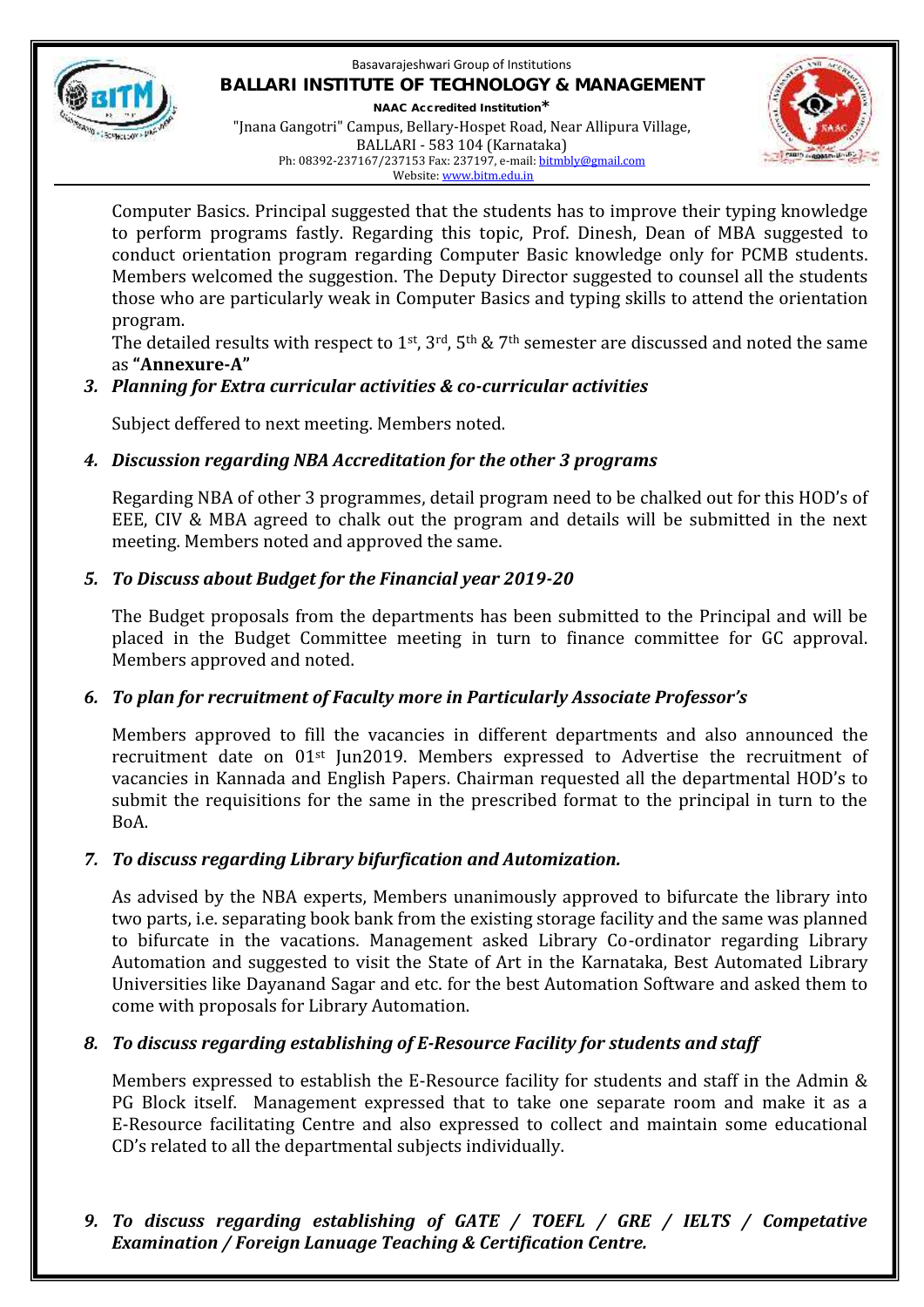

Basavarajeshwari Group of Institutions **BALLARI INSTITUTE OF TECHNOLOGY & MANAGEMENT NAAC Accredited Institution\*** "Jnana Gangotri" Campus, Bellary-Hospet Road, Near Allipura Village, BALLARI - 583 104 (Karnataka) Ph: 08392-237167/237153 Fax: 237197, e-mail: bitmbly@gmail.com Website: www.bitm.edu.in



Deputy Director expressed that one of the member from outsource is coming to conduct the GATE coaching. Members approved the same and Dr. Yadavalli Basavaraj, Vice-Principal expressed to appoint Mr. Suraj, Asst. Prof. from ME department as Coordinator and facilitator for **GATE / TOEFL / GRE / IELTS / Competative Examination / Foreign Lanuage Teaching & Certification Centre**, as he is having experience in all competitive examinations and also ready to give coaching for IAS. Members noted and approved the same.

#### *10.To discuss regarding Placement activities for the year 2018-19*

Members noted that the Placement activity in BITM is going well and the progress have been made 183 upto the last academic year. For engineering students still four companies have yet to come. As reported by Placement officer, the list of placement is here with annexed as **"Annexure-B".** Members noted and appreciated the effort put by Placement Officer and the Team.

#### *11.To discuss regarding Shifting of Dispensary to a new location and to increase the Bed Strength from 2 to 5*

As suggested by NBA expert Team, it is proposed to shift the dispensary to a new location opposite to C.V. Raman Block and to create all the facility. Further to explore the female doctor, as a visiting doctor to the dispensary. The same will be shifted shortly. Members noted and approved.

# *12.To discuss regarding student grievances*

Members expressed that the Grievances Committee Members are required to expand the committee by including the Coordinators in Grievance Committee Cell. Members noted and approved the same.

#### *13.To discuss regarding student's feedback*

Members expressed that the present student's feedback has yet to be taken. Revised feedback online system need to be implemented. Members noted and approved.

#### *14.To discuss regarding Progress with respect to startup incubation centre*

Mr. Mallikarjuna, Incubation Centre Coordinator expressed that, progress of the incubation centre and startups are doing well and also three of the projects were converting into products and also we are expecting 10 more projects. Members noted the same and appreciated the effort put forth by Mr. Mallikarjuna and Team.

#### *15.To discuss regarding Academics*

Members noted that the academic activities are running smoothly.

*16.To discuss regarding NAAC*